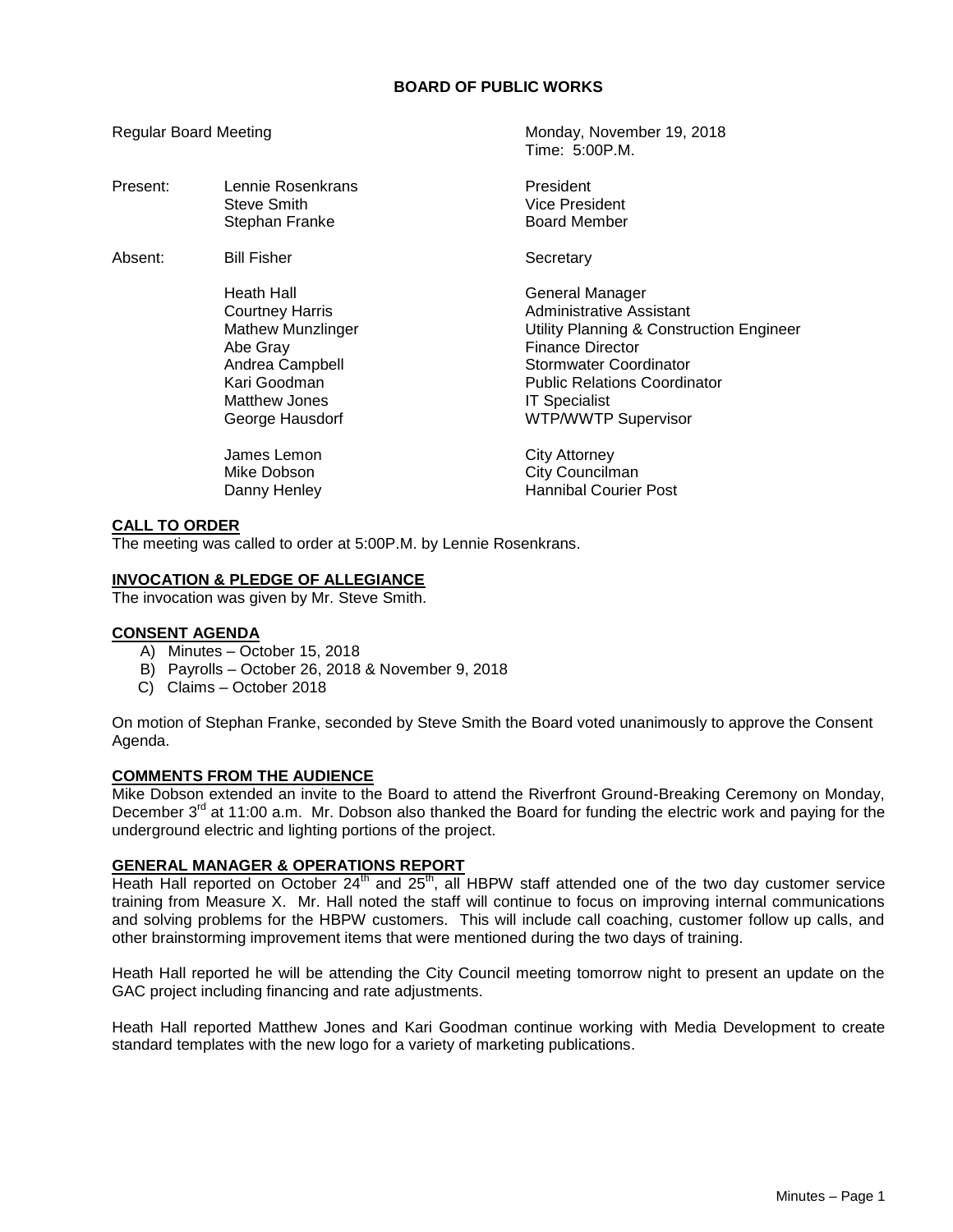Heath Hall reported the Stormwater department is moving forward to be on the April 2019 voter ballot regarding the user fee. Mr. Hall noted in the month of December the HBPW will submit ordinance/ballot language to City Hall for the Council to consider.

Heath Hall reported Prairie State ended the fall outage and was back online November 2, 2018.

Heath Hall reported the Sewer Crew had 3 Sanitary Sewer Overflows (SSO's) due to elevated river levels. Two of the SSO's were on the Wastewater Treatment Plant (WWTP) effluent line.

Heath Hall reported the flow at the Water Treatment Plant (WTP) is up 15% more than last year in October of 2017.

Heath Hall reported due to a high river elevation the flow at the WWTP was doubled for the month of October.

Heath Hall reported Matthew Jones and Emily Dexheimer presented at the APPA Conference in early November on mobile technology solution that was implemented in January of 2018. The presentation included information on NISC service orders and other uses that have been created to better utilize the mobile device in the field. Mr. Hall noted he appreciated Matthew and Emily taking the time to travel and represent the HBPW at the conference.

## **FINANCIAL REPORT**

Abe Gray presented the Board with the financial results for the month of October 2018, year to date results, and key financial ratios. Mr. Gray presented the Dashboard presentation to the Board as a review of Key Performance Indicators trailing the last six months.

# **PROJECTS REPORT**

Mathew Munzlinger presented the Board with an updated progress report of ongoing projects. This includes projects from the Water System and Water Treatment Plant, as well as the Sewer System and Wastewater Treatment Plant. Mr. Munzlinger noted the progress of these projects and studies are acceptable and will continue as weather permits.

# **OLD BUSINESS**

#### **2018 PSE AMI Aclara – Matthew Jones**

Matthew Jones reported in August 2018, the Board approved a contract with Aclara to replace the AMR meter system to an Automated Metering Infrastructure (AMI) system. After discussing the projected cost of the replacement with Aclara, Mr. Jones noted the cost has changed to 1.9 million instead of the 2.5 million dollar quote that was given in August. Mr. Jones noted moving forward the cost savings will allow the HBPW to replace and update meters. The AMI system conversion will begin in November of 2019.

### **NEW BUSINESS**

## **GAC Project Financing Update – Abe Gray**

The Board members, General Manager and Finance Director discussed the merits of borrowing approximately \$16 million of revenue bonds in early calendar year 2019 versus borrowing \$10 million of bank-qualified bonds in early calendar year 2019 along with a second, smaller round of bonds in early calendar year 2020. Borrowing the funds over 2 years would allow the HBPW to implement smaller rate increases but could expose the HBPW to rising interest rates. It was also noted that depending on the actual amount of the project, the second round of borrowing could be an interfund loan from the Electric Fund to the Water Fund. If this approach is possible it would offer the lowest total cost of financing. The Board instructed the Finance Director to pursue borrowing the \$10 million of bank-qualified bonds in early calendar 2019 while also retaining the flexibility of borrowing the additional amount needed, whether in the form of a second bond sale or in the form of an interfund loan from Electric to Water.

### **Proposed Water Rate Schedule – Abe Gray**

Abe Gray presented the Water Rate Schedule for FY2018-2019. The proposed revenue increases include Water (7.5%) revenue with the new revenue allocating a 60% to usage charges and 40% to customer charges. Mr. Gray noted the effect of this rate increase is an increase of approximately \$2.00/month for the average Residential customer. All other utility rates are left unchanged at this time. The schedule was discussed and reviewed for consideration by the Board to be presented at the Public Hearing to be set in the next action item.